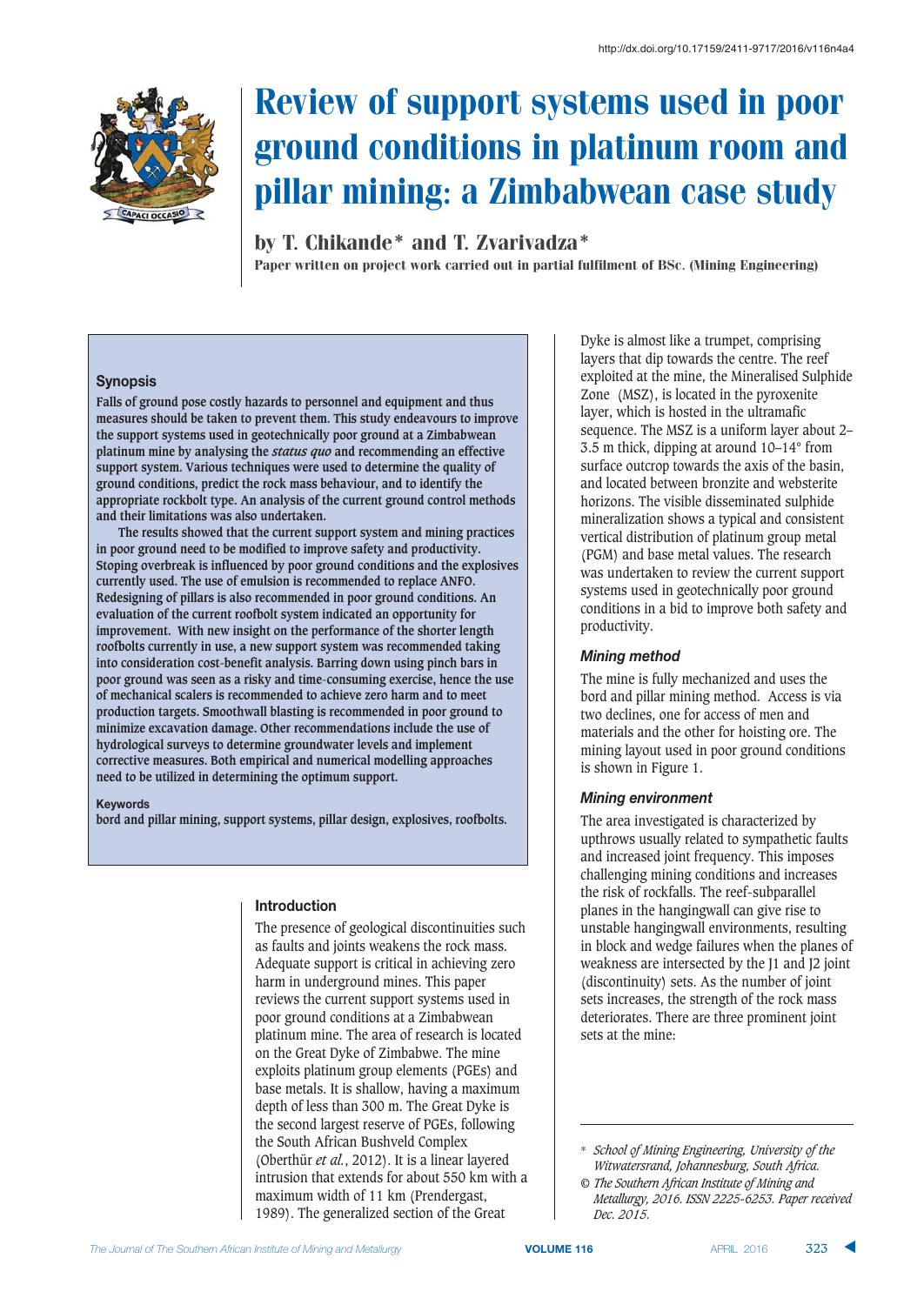

**+=5478>%-=;=;5 29\*:4<>=;>0::7>57:4;.**

- ➤ J1, which trends east-west with an average dip of 70° and a strike of close to 90°
- ➤ J2, which trends north-south and has an average strike of 008°
- ➤ J3, which comprises a shallow-dipping plane parallel to sub-parallel to the orebody.

Talc and serpentine are the common types of joint infill material.

#### $P$ *roject background*

The company uses a mechanized room and pillar mining method. As mining progresses, the intensity of faulting and jointing increases. This has led to general support failure and a challenge in maintaining a stoping width of 2 m. Associated problems and consequences of this include stoping overbreak, grade dilution, unpredictable unravelling of rocks, a decreased factor of safety, increased support costs, and failure to meet production targets.

The problems and consequences of poor ground conditions led to the need to review the current support system at the mine. Figure 2 shows the mine layout and the area where the research was conducted.

The need to conduct the research is justified by the following:

- ➤ The obligation to improve safety by ensuring that there is adequate regional and local support
- $\blacktriangleright$  The need to improve productivity by meeting production targets in the required time
- ➤ The need to minimize PGE grade dilution
- ➤ The need to minimize cost of re-supporting
- ➤ The opportunity to add value to the company.

#### $P$ *roiect obiectives*

The main objectives were to analyse and improve the current support systems used in poor ground. This was done by:

- ➤ Reviewing the current support system and identifying its limitations
- ➤ Designing an effective support system to be used in poor ground
- ➤ Making recommendations that can be used to improve the support systems.

#### **Literature review**

To effectively pin down the research problem and come up with effective solutions, a critical review of relevant literature was undertaken. Rock masses experience primitive stress before mining and induced stresses after openings are

excavated. Virgin stresses exist in rocks prior to any excavations (Brady, 1985). The magnitude of the vertical component of virgin stress is given (Brady, 1985) by:

$$
\sigma_{\text{virgin}} = \rho g h \tag{1}
$$

where  $\rho$  is the density of the rock mass,  $g$  is acceleration due to gravity, and *h* is the depth below the surface in metres.

#### $Causes of instability$

Wood (1987) pointed out that instability can be caused by the following:

- ➤ A decrease in strength to stress ratios, which results in failure of material around the excavation
- ➤ Geological structures that result in collapse
- ➤ A combination of the above two points
- ➤ Seismic events.

The authors investigated the strength to stress ratios in a bid to determine the factor of safety. There is no history of seismic events in the area of the investigation, hence seismic forces were ignored: however, the authors recommended that the mine install seismic monitoring devices.

#### *Deere's Rock Quality Designation RQD*

Brady (1985) noted that when there is no core available but there are traces of geological discontinuities, Equation [2] can be used to determine Rock Quality Designation (RQD).

$$
RQD = 115 - 3.3 J_{\nu} \tag{2}
$$

where  $J_{\nu}$  is the sum of the number of joints per unit length for all discontinuity sets, and is known as the volumetric joint count.

RQD is a directionally dependent factor when determined using drill core. The use of volumetric joint count is of paramount importance in reducing this directional dependence (Brady, 1985). RQD is envisioned to indicate the quality of the *in situ* rock mass. The calculated RQD will then be used to determine the Q rating and Rock Mass Rating (RMR).

#### $\bm{G}$ eomechanics classification / Rock Mass Rating *(RMR)*

The RMR system incorporates the sum of six parameters (Bieniawski, 1989):

- 1. Uniaxial compressive strength of rock material
- 2. Rock Quality Designation (RQD)
- 3. Spacing of discontinuities
- 4. Condition of discontinuities
- 5. Groundwater condition.
- 6. Orientation of discontinuities.



Figure 2-Mine layout, with area of research indicated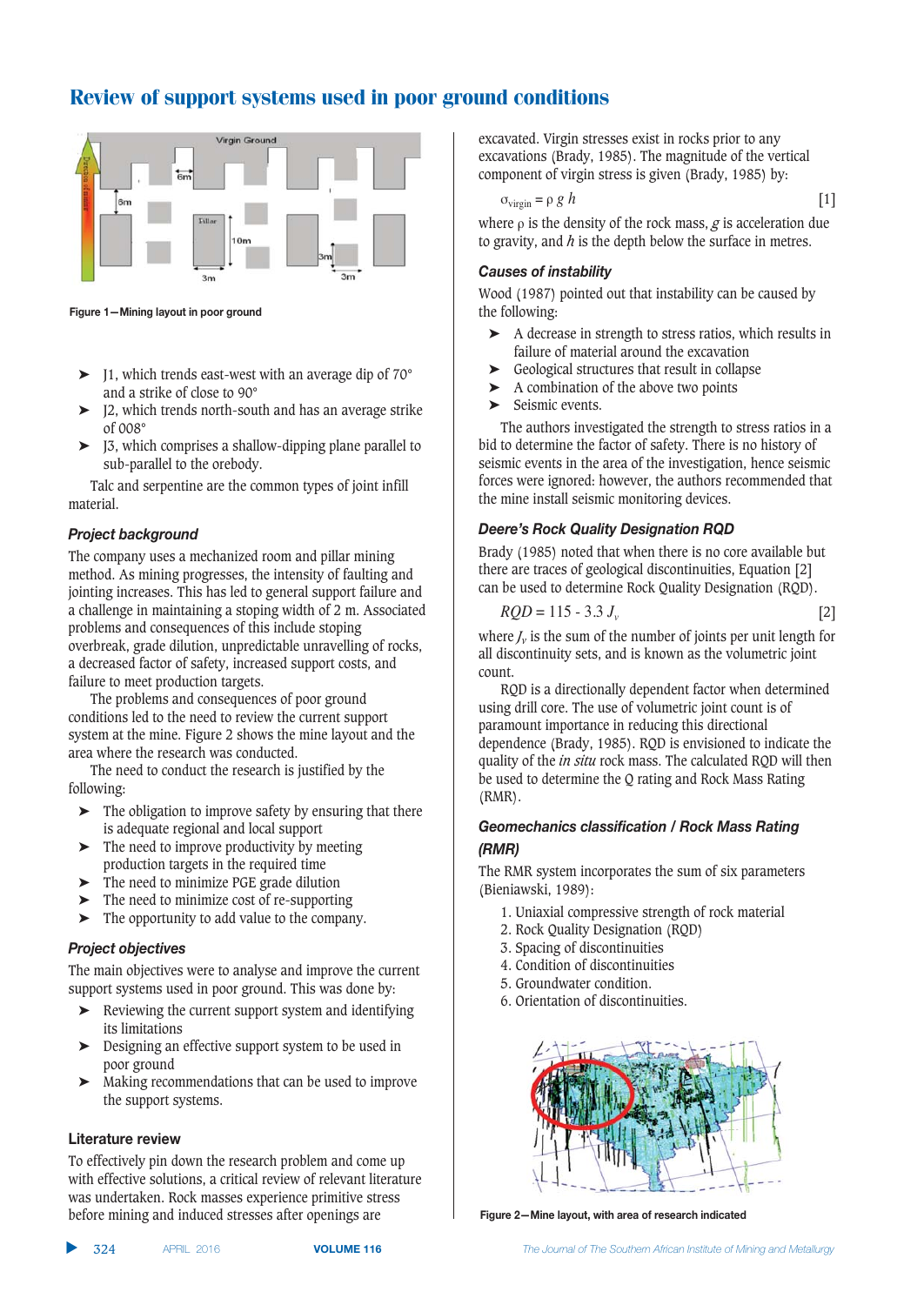| Table I                         |                                                         |                 |                                                                                  |      |                                                                               |                 |                          |                                        |                                       |        |     |     |      |            |
|---------------------------------|---------------------------------------------------------|-----------------|----------------------------------------------------------------------------------|------|-------------------------------------------------------------------------------|-----------------|--------------------------|----------------------------------------|---------------------------------------|--------|-----|-----|------|------------|
| <b>Rock Quality Designation</b> |                                                         |                 |                                                                                  |      |                                                                               |                 |                          |                                        |                                       |        |     |     |      |            |
| Location                        | No. of joints in strike<br>direction<br>per unit length |                 | Max.<br>No. of joints in dip<br>joint<br>direction<br>per unit length<br>spacing |      | Max.<br>No.of joints in<br>joint<br>hangingwall<br>per unit length<br>spacing |                 | Max.<br>joint<br>spacing | No. of<br>joints<br>per m <sup>3</sup> | Rock<br>Quality<br><b>Designation</b> |        |     |     |      |            |
|                                 | No.                                                     | <b>Distance</b> | Js                                                                               |      | No.                                                                           | <b>Distance</b> | Jd                       |                                        | No.                                   | Height | Jh  | mm  | Jv   | <b>RQD</b> |
| 66nbq                           | 18                                                      | 10              | 1.8                                                                              | 0.3  | 18.00                                                                         | 7.00            | 2.6                      | 0.4                                    | 9.0                                   | 2.3    | 3.9 | 100 | 8.3  | 88         |
| 65nbq                           | 23                                                      | 11              | 2.1                                                                              | 0.4  | 14.00                                                                         | 6.50            | 2.2                      | 0.2                                    | 8.0                                   | 2.2    | 3.6 | 52  | 7.9  | 89         |
| 64ntb                           | 18                                                      | 14              | 1.3                                                                              | 0.4  | 15.00                                                                         | 6.00            | 2.5                      | 0.3                                    | 8.0                                   | 2.3    | 3.5 | 48  | 7.3  | 91         |
| 64nbq                           | 17                                                      | 10              | 1.7                                                                              | 0.30 | 18.00                                                                         | 6.00            | 3.0                      | 0.20                                   | 9.0                                   | 2.0    | 4.5 | 98  | 9.2  | 85         |
| 63ntq                           | 19                                                      | 8               | 2.4                                                                              | 0.3  | 13.00                                                                         | 6.00            | 2.2                      | 0.5                                    | 14.0                                  | 2.0    | 7.0 | 79  | 11.5 | 77         |
| 63nbq                           | 25                                                      | 11              | 2.3                                                                              | 0.4  | 18.00                                                                         | 5.00            | 3.6                      | 0.4                                    | 14.0                                  | 2.1    | 6.7 | 100 | 12.5 | 74         |
| 62nbg                           | 22                                                      | 10              | 2.2                                                                              | 0.4  | 17.00                                                                         | 6.00            | 2.8                      | 0.3                                    | 15.0                                  | 2.3    | 6.5 | 100 | 11.6 | 77         |
| 62ntq                           | 21                                                      | 8               | 2.6                                                                              | 0.35 | 18.00                                                                         | 6.00            | 3.0                      | 0.30                                   | 12.0                                  | 2.1    | 5.7 | 89  | 11.3 | 78         |
| 61nbq                           | 23                                                      | 9               | 2.6                                                                              | 0.2  | 14.00                                                                         | 6.00            | 2.3                      | 0.3                                    | 11.0                                  | 2.1    | 5.2 | 200 | 10.1 | 82         |
| 67nbg                           | 22                                                      | 11              | 2.0                                                                              | 0.2  | 17.00                                                                         | 6.00            | 2.8                      | 0.2                                    | 13.0                                  | 2.2    | 5.9 | 87  | 10.7 | 80         |
| 68nbq                           | 21                                                      | 9               | 2.3                                                                              | 0.3  | 20.00                                                                         | 6.00            | 3.3                      | 0.5                                    | 11.0                                  | 2.1    | 5.2 | 203 | 10.9 | 79         |
| 68ntg                           | 22                                                      | 12              | 1.8                                                                              | 0.4  | 18.00                                                                         | 5.00            | 3.6                      | 0.4                                    | 14.0                                  | 2.2    | 6.4 | 200 | 11.8 | 76         |
| 82ntq                           | 23                                                      | 11              | 2.1                                                                              | 0.2  | 17.00                                                                         | 6.20            | 2.7                      | 0.4                                    | 13.0                                  | 2.0    | 6.5 | 96  | 11.3 | 78         |
| 83nbq                           | 25                                                      | 11              | 2.3                                                                              | 0.3  | 16.00                                                                         | 6.00            | 2.7                      | 0.3                                    | 14.0                                  | 2.0    | 7.0 | 200 | 11.9 | 76         |
| 83ntq                           | 22                                                      | 13              | 1.7                                                                              | 0.4  | 15.00                                                                         | 5.40            | 2.8                      | 0.4                                    | 13.0                                  | 2.2    | 5.9 | 202 | 10.4 | 81         |
| 84nbq                           | 26                                                      | 14              | 1.9                                                                              | 0.3  | 17.00                                                                         | 6.00            | 2.8                      | 0.4                                    | 12.0                                  | 2.2    | 5.5 | 97  | 10.1 | 82         |
| 84ntq                           | 21                                                      | 9               | 2.3                                                                              | 0.4  | 16.00                                                                         | 5.00            | 3.2                      | 0.3                                    | 11.0                                  | 2.2    | 5.0 | 93  | 10.5 | 80         |
| 85nta                           | 22                                                      | 10              | 2.2                                                                              | 0.2  | 19.00                                                                         | 6.50            | 2.9                      | 0.5                                    | 13.0                                  | 2.2    | 5.9 | 89  | 11.0 | 79         |
| 81nbq                           | 23                                                      | 11              | 2.1                                                                              | 0.3  | 18.00                                                                         | 6.20            | 2.9                      | 0.3                                    | 11.0                                  | 2.1    | 5.2 | 55  | 10.2 | 81         |
| 81ntq                           | 18                                                      | 6               | 3.0                                                                              | 0.3  | 18.00                                                                         | 6.00            | 3.0                      | 0.3                                    | 13.0                                  | 2.1    | 6.2 | 100 | 12.2 | 75         |
| 86nbq                           | 17                                                      | 8               | 2.1                                                                              | 0.4  | 17.00                                                                         | 5.40            | 3.1                      | 0.4                                    | 14.0                                  | 2.2    | 6.4 | 200 | 11.6 | 77         |
| 86nbq                           | 22                                                      | 10              | 2.2                                                                              | 0.3  | 15.00                                                                         | 6.00            | 2.5                      | 0.4                                    | 13.0                                  | 2.2    | 5.9 | 102 | 10.6 | 80         |
| 87nbq                           | 22                                                      | 14              | 1.6                                                                              | 0.3  | 17.00                                                                         | 5.00            | 3.4                      | 0.3                                    | 12.0                                  | 2.2    | 5.5 | 100 | 10.4 | 81         |
| 87ntg                           | 21                                                      | 8               | 2.6                                                                              | 0.3  | 18.00                                                                         | 6.50            | 2.8                      | 0.3                                    | 15.0                                  | 2.2    | 6.8 | 100 | 12.2 | 75         |
| 88nbg                           | 17                                                      | 6               | 2.8                                                                              | 0.3  | 21.00                                                                         | 6.20            | 3.4                      | 0.3                                    | 14.0                                  | 2.1    | 6.7 | 58  | 12.9 | 72         |
| 88ntg                           | 19                                                      | 6               | 3.2                                                                              | 0.2  | 16.00                                                                         | 6.00            | 2.7                      | 0.4                                    | 15.0                                  | 2.1    | 7.1 | 55  | 13.0 | 72         |

nbg: north bottom gully, ntb: north top gully)

The relationship between RMR and Q is given by (Brown and Hoek, 1980):

 $RMR = 9ln Q + 44$ 

#### $Q$  system

Barton *et al.* (1974) noted that the *Q* system classification is based on the following three aspects:

- ➤ Block size (*RQD*/*Jn*)
- $\blacktriangleright$  Inter-block shear strength  $(J_r/J_a)$
- ➤ Active stress (*Jw*/*SRF*)

$$
Q = \frac{RQD}{J_n} \times \frac{J_r}{J_a} \times \frac{J_w}{SRF}
$$
 [3]

The authors used the *Q* system to estimate the required support based on charts, which are discussed under results.

#### *"!#)''#%'*

A sound strategy for overall mine stability is critical to avoid accidents or conditions that may give rise to incidents. The major hazards addressed by a sound mining method design and layout include uncontrolled collapses, surface subsidence, and major fall of ground incidents.

#### $P$ *illar* design

The pillar support system is the chief basis of support in underground mines using the room and pillar mining method. In order to design pillars for supporting mine

openings, pillar strengths and pillar stresses need to be determined (Wilson, 1972). After determining pillar strengths and stresses, separate pillars and pillar layouts will be designed depending on the degree of stability needed.

#### *Strength of pillars*

The strength of pillars depends on:

- ➤ The strength of the intact rock that makes up the pillar material, suitably downrated to take into account the scale effect
- ➤ The geometry of the pillar, taking into account the shape and width to height (W:H) ratio.

For W:H ratios less than 4.5, the strength of hard rock pillars is given by:

$$
Ps = K.W_{\text{eff}}^{0.5} / H^{0.75}
$$
 [4]

where

 $P<sub>s</sub>$  is the pillar strength

*K* is the design rock mass strength (DRMS) in MPa  $W_{\text{eff}}$  is the effective pillar width.  $W_{\text{eff}} = 4 \times \text{pillar area / pillar}$ perimeter.

#### **Pillar** stress

*In situ* stress conditions, together with local and regional extents of mining, will determine the stresses acting on a pillar (Wilson, 1972). For a horizontal mining layout, pillar stress (*Pstress*) is given by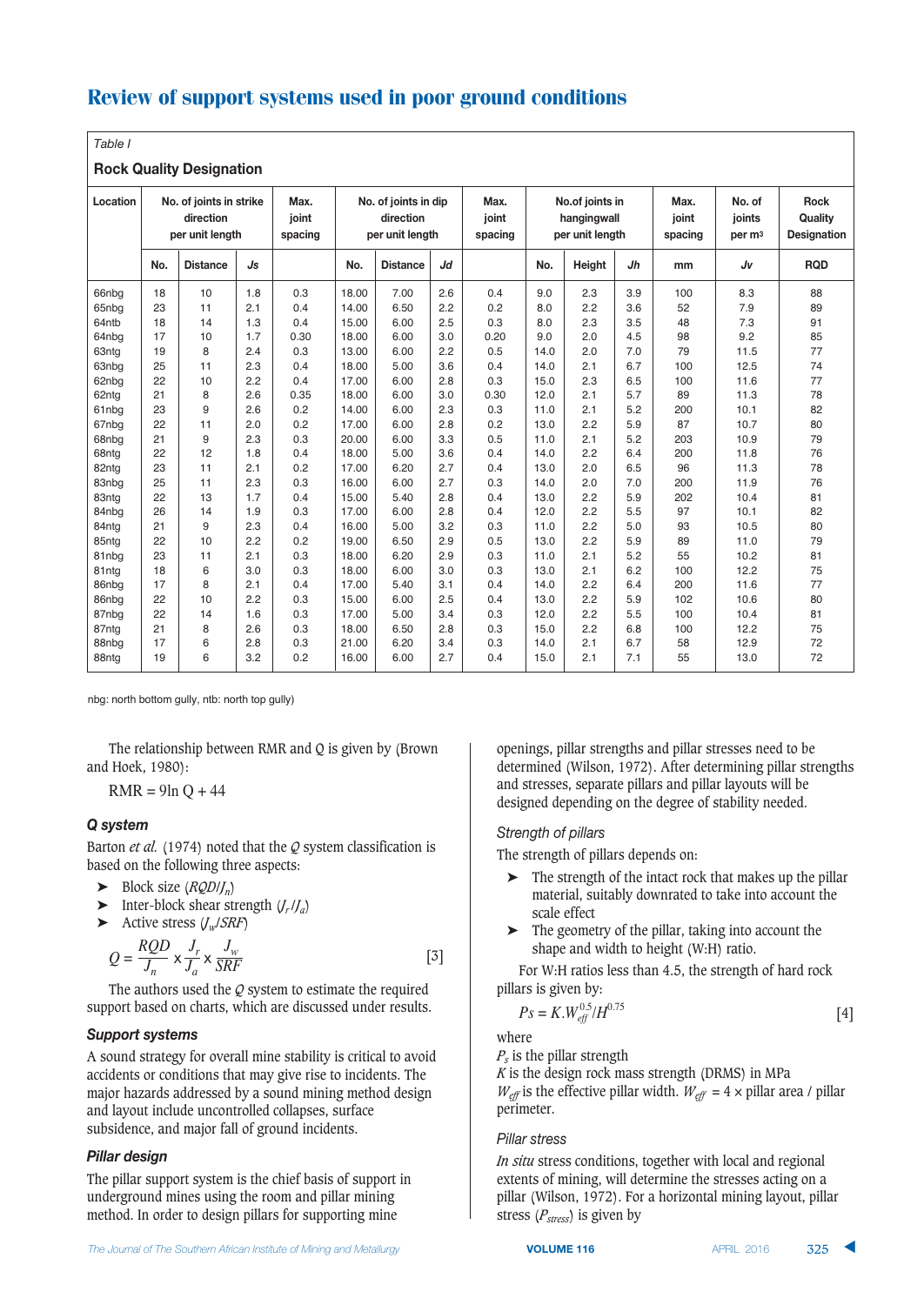$$
P_{stress} = \frac{v}{1 - e} \tag{5}
$$

where:  $\sigma_{v}$  is the vertical field stress and **e** is the extraction ratio

#### $P$ *illar* design procedure

After determining the pillar strength and pillar stress, the factor of safety (FoS) of the pillar can be calculated as follows:

$$
Pillar FoS = P_{strength}/P_{stress}
$$
 [6]

For primary extraction, the minimum design FoS of pillars is 1.6. Due to the effect of the explosives used and poor ground conditions, the authors reviewed the current practices by measuring the actual pillar dimensions in a bid to calculate the actual factor of safety. Redesigning of pillars was considered where current pillar system is not adequate. The conclusion will be drawn after analysis of the results.

## $Explosive properties$

Ammonium nitrate-fuel oil (ANFO) is a supreme explosive used in the mining industry. Its advantages include simple production, low cost, and lack of sensitivity to mechanical impact during mechanical loading into drill-holes (Mather, 1997). ANFO has also some disadvantages, which include lack of water resistance and low detonation parameters, which reduce its use to dry blast-holes in truncated compact rock masses (Maranda, 2011). Since the type of explosive used has an effect on support systems, the authors reviewed the literature on ANFO as well as the other bulk explosives, which include emulsion and watergel. The merits of bulk emulsion explosives over ANFO and packaged products include easy transportation and handling, increased safety, string charging, low gas emissions, water resistance, full coupling, increased velocity of detonation, detonator sensitivity, and improved work environment (Maranda, 2011). ANFO generates a lot of gases upon detonation, thereby widening pre-existing cracks. ANFO usage will therefore result in the formation of keyblocks, which will lead to an unstable hangingwall. In addition, the cut slice will increase due to overbreak and more poor hangings will be formed that require intense barring-down. Barring down becomes a risky operation due to frequent keyblocks and is also time-consuming, leading to failure to meet production targets.

## **/868973,>9007:93,**

A comprehensive revision of the background literature was conducted as per the requirements of the project objectives. The background literature was then combined with contributions from the relevant experts in the field of study, such as rock mechanics engineers on a practical level. A field study of the areas of concern was supplemented by the contribution of experts in order to assemble a system of results that would be used for analysis.

## $Research$  *criterion*

The research started with the literature review on geological and geotechnical factors, underground support systems, mining methods, and types of explosive used. In order to obtain a clear understanding of the existing mining and

support system, a study was carried out in all sections of the mine with poor ground conditions, which included Levels 14 to 24. Underground observations, recordings, and data collection were done in these sections. Observations and analysis were carried out on the geological structure of the orebody to identify the nature and magnitude of the jointing and faulting system. The effects of current mining practices and explosives used were assessed. Interviews were also conducted as part of the study approach. Observations were made in each level and the following parameters were measured and noted:

- ➤ Structural data number of joints, separation of joints *etc*.
- ➤ Pillar dimensions
- ➤ Stope widths of each gully
- ➤ Time taken to support one gully
- ➤ Fallout heights
- ➤ Type of support used.

The results of these observations were analysed using rock engineering principles.

## Geotechnical logging

This exercise comprised the methodical collection of all fracture statistics of the underground rock face. The data collected included joint roughness, joint sets, joint alteration, joint water, stress reduction factor, and ROD. These parameters were used in the calculation of the Q rating of the pillars.

## $Rock$  *mass classification*

The determination of the rock mass state was critical to the investigation. Various techniques were applied to determine the ground classes in the research area. A comparative analysis of these techniques was then conducted to select the most effective method. Substantiated recommendations of the suitable support to be installed were based on the chosen method. The methods that were used include:

- The Q system
- ➤ RMR
- ➤ MRMR.

## *Performance of installed support elements*

Installed support elements used at the mine include rockbolts, shotcrete, and straps. These were analysed for their performance and effectiveness with regard to the fallout heights and the ground characteristics by means of log data and previous reports to ascertain whether failures could be attributed to the support, the conditions, or both. The analyses included examining situations of failure and of likely failure.

## $\blacksquare$ *hvestigation of the effectiveness of pillars*

The pillar strength calculations were carried out through measurement of pillar heights and widths. The stress acting on a selected pillar was determined by calculation. Pillars are usually less than the designed size due to poor blasting and can undergo spalling attributed to poor ground. The frequency of such occurrences was investigated with the view to highlight the short-term and long-term problems associated with these practices.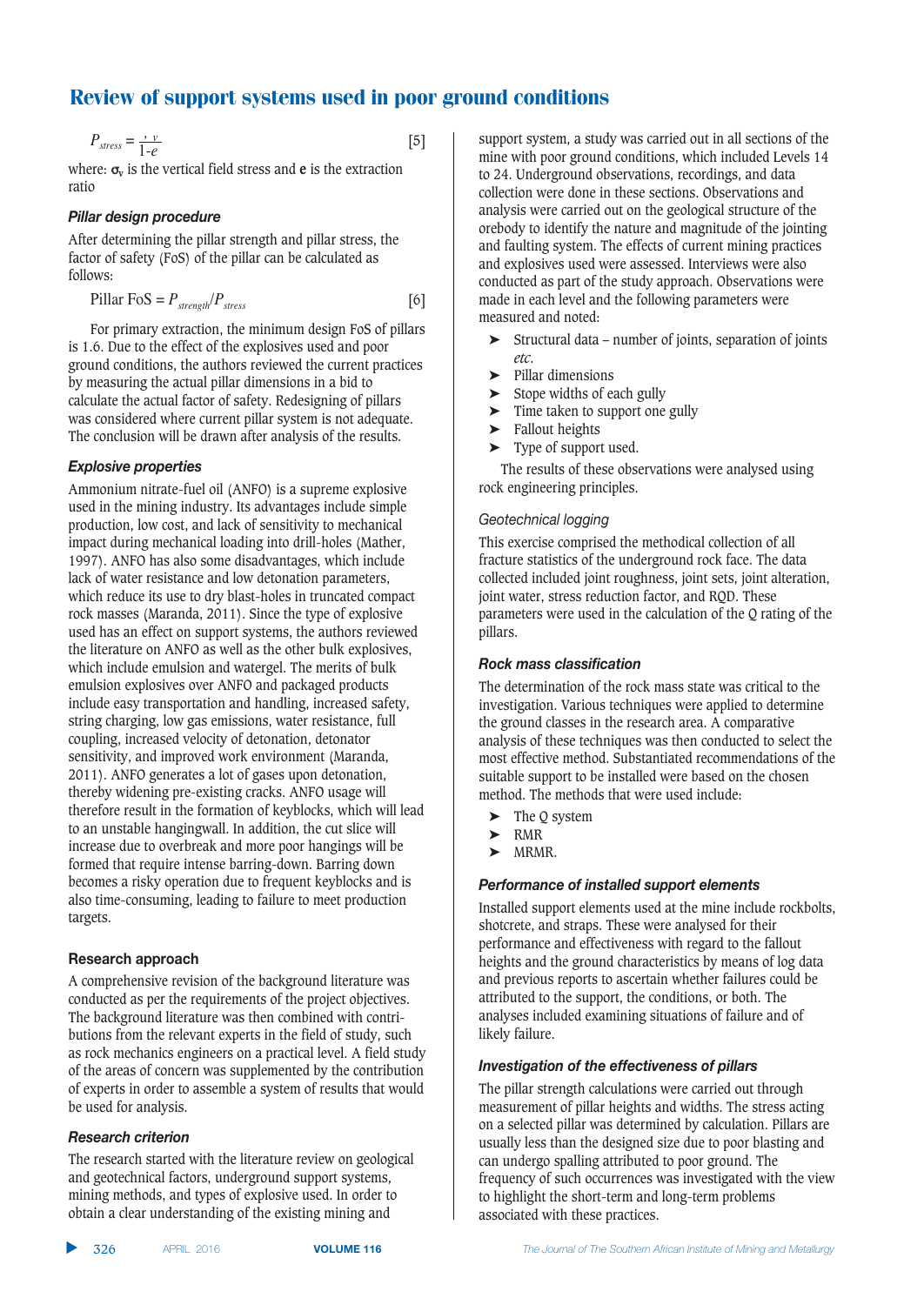#### $B$ *last design and mining practices*

The current blast design and explosives used were analysed to:

- ➤ Attain the planned face advance through efficient blasting
- ➤ Mitigate overbreak for grade control and mine design purposes
- ➤ Reduce damage to rock
- ➤ Identify the explosives suitable for use in poor ground conditions.

#### $P$ *roiect constraints*

Constrains encountered during the research included the following:

- ➤ Measuring of pillars was rather dangerous as rockfalls are mostly from the shoulders of pillars
- ➤ Difficulties in logging of some ends due to waterlogging or delays in pumping out water.

#### **/8642<6**

The results are based mainly on geotechnical data collected from the area of research. This includes results from rock mass classification methods, numerical modelling, reefsubparallel planes, FoS approach, stoping dimensions, and pillar strength. The current support system data was also included.

#### **Evaluation of rock mass classification**

The rock mass was classified according to each of the three systems, which are the RMR, MRMR, and the Q system. The three methods were compared to identify the most suitable method of ground classification.

#### Q system

Table II shows the data used to calculate Q in each bord.

| $Jx$ = number of joints per unit distance                          | $\lceil 7 \rceil$ |
|--------------------------------------------------------------------|-------------------|
| where <i>Jx</i> represents <i>Js</i> , <i>Jd</i> , and <i>Jh</i> . |                   |

$$
Jv = Js + Jd + Jh
$$
 [8]  
Using Equation [2], RQD = 115-3.3*Jv*

#### **Rock Mass Rating**

Table III shows the RMR calculated from Bieniawski's six parameters for each gully.

#### Mining Rock Mass Rating (MRMR)

The calculated RMR was adjusted to calculate the MRMR. A blasting effect adjustment of 97% was used, together with a weathering adjustment of 96%, and 80% for joint orientation. Table IV shows the adjusted RMR to give the MRMR.

#### $RMR = 9ln0 + 44$

The average RMR is below 50, which shows that the rock mass is poor. RMR values from Bieniawski are comparable with calculated values from Q ratings.

Rock-related risks due to the three joint sets are reduced by cutting larger pillars and through the use of cable bolts. In Ground Control District-D (GCD-D), the bord is reduced to 6 m and the *in situ* pillars are designed to be  $3 \times 3$  m for shallower areas (up to 160 m depth) and  $3.5 \times 3.5$  m for depths greater than 160 m. The main pillars measure  $3 \times$ 

#### *Table II*

## $\blacksquare$  **Pock Mass Classification = 0 system**

| <b>NUCK MIGSS UIGSSINGUUN – &amp; System</b> |            |    |         |     |      |            |      |            |
|----------------------------------------------|------------|----|---------|-----|------|------------|------|------------|
| Location                                     | <b>RQD</b> | Jn | Jr      | Ja  | Jw   | <b>SRF</b> | Q    | <b>RMR</b> |
| 66nbq                                        | 88         | 3  | 1.5     | 6.0 | 1.00 | 7.5        | 0.97 | 44         |
| 65nbg                                        | 89         | 6  | 1.5     | 6.0 | 1.00 | 4.0        | 0.93 | 43         |
| 64ntb                                        | 91         | 6  | 1.5     | 6.0 | 1.00 | 6.0        | 0.63 | 40         |
| 64nbq                                        | 85         | 6  | 1.5     | 6.0 | 1.00 | 8.0        | 0.44 | 37         |
| 63ntg                                        | 77         | 6  | 1.5     | 3.0 | 1.00 | 6.0        | 1.07 | 45         |
| 63nbq                                        | 74         | 12 | 3.0     | 5.0 | 1.00 | 6.0        | 0.61 | 40         |
| 62nbg                                        | 77         | 3  | 1.5     | 6.0 | 1.00 | 10.0       | 0.64 | 40         |
| 62ntg                                        | 78         | 6  | 1.5     | 3.0 | 1.00 | 4.0        | 1.62 | 48         |
| 61nbg                                        | 82         | 4  | 3.0     | 6.0 | 1.00 | 4.0        | 2.55 | 52         |
| 67nbg                                        | 80         | 9  | 1.5     | 3.0 | 1.00 | 10.0       | 0.44 | 37         |
| 68nbg                                        | 79         | 3  | 1.5     | 3.0 | 1.00 | 6.0        | 2.19 | 51         |
| 68ntg                                        | 76         | 6  | 2.0     | 2.0 | 1.00 | 6.0        | 2.11 | 51         |
| 82ntg                                        | 78         | 3  | 3.0     | 6.0 | 1.00 | 8.0        | 1.62 | 48         |
| 83nbg                                        | 76         | 3  | 1.5     | 3.0 | 1.00 | 6.0        | 2.10 | 51         |
| 83ntg                                        | 81         | 4  | 3.0     | 6.0 | 1.00 | 4.0        | 2.52 | 52         |
| 84nbg                                        | 82         | 9  | 1.5     | 3.0 | 1.00 | 10.0       | 0.45 | 37         |
| 84ntg                                        | 80         | 9  | 1.5     | 3.0 | 1.00 | 6.0        | 0.74 | 41         |
| 85ntg                                        | 79         | 9  | 2.0     | 2.0 | 1.00 | 6.0        | 1.46 | 47         |
| 81nbg                                        | 81         | 9  | 1.5     | 3.0 | 1.00 | 8.0        | 0.56 | 39         |
| 81ntg                                        | 75         | 9  | 1.5     | 3.0 | 1.00 | 6.0        | 0.69 | 41         |
| 86nbg                                        | 77         | 4  | 3.0     | 6.0 | 1.00 | 4.0        | 2.39 | 52         |
| 86nbg                                        | 80         | 9  | 1.5     | 3.0 | 1.00 | 10.0       | 0.44 | 37         |
| 87nbg                                        | 81         | 9  | 1.5     | 3.0 | 1.00 | 6.0        | 0.75 | 41         |
| 87ntg                                        | 75         | 9  | 2.0     | 2.0 | 1.00 | 6.0        | 1.38 | 47         |
| 88nbg                                        | 72         | 9  | $1.5\,$ | 3.0 | 1.00 | 8.0        | 0.50 | 38         |
| 88ntg                                        | 72         | 9  | 1.5     | 3.0 | 1.00 | 6.0        | 0.67 | 40         |

nbg: north bottom gully, ntg: north top gully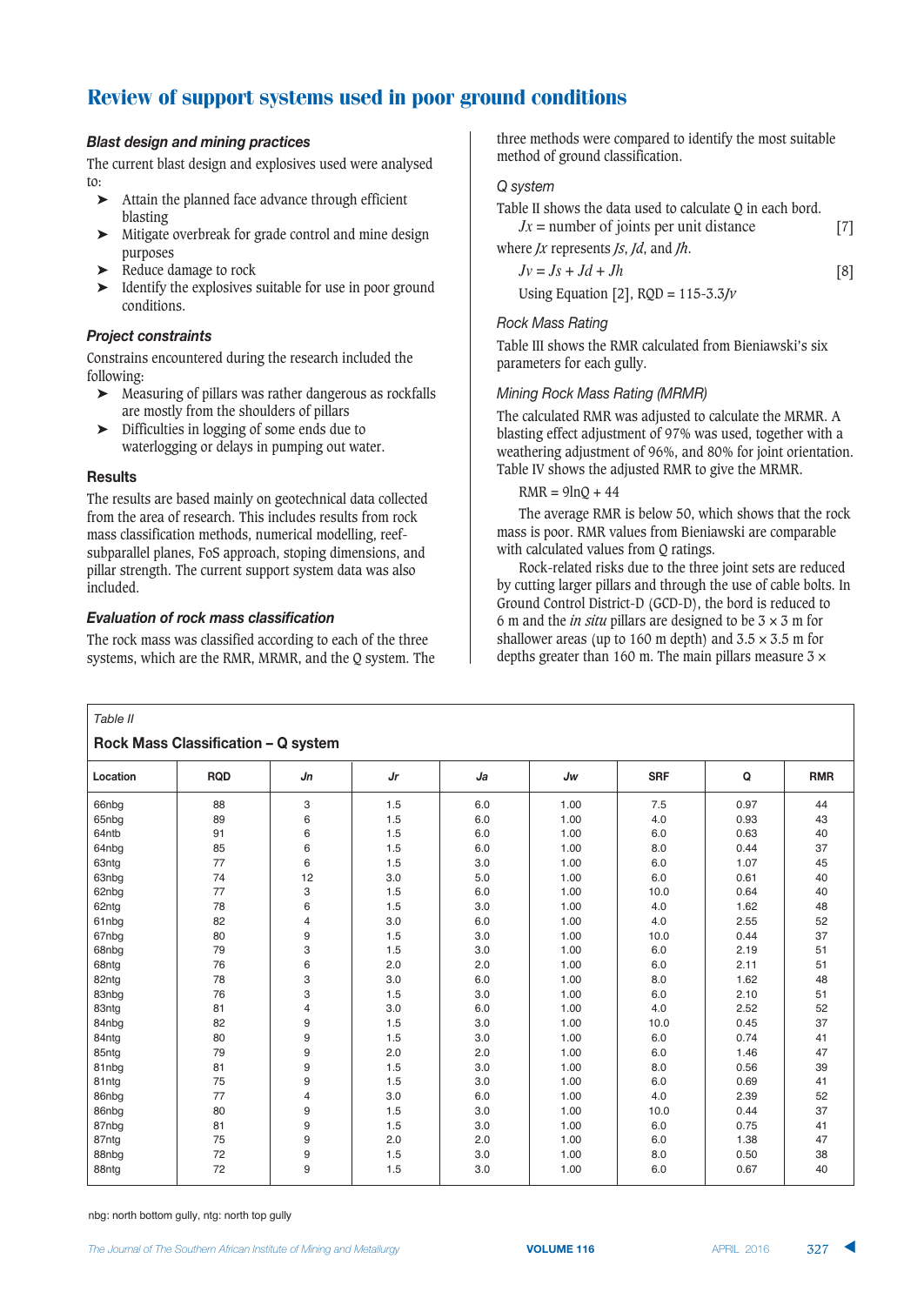#### *Table III* **Rock Mass Rating**  $\overline{2}$ **Location** UCS CS | RQD | Spacing.of | Conditions.of | Groundwater | Adjustment | RMR | Calculated  $\left\langle \textsf{MPa} \right\rangle$  **7** rating discontinuity discontinuity rating for orientation FMR rating | rating | rating | rating |  $\sim$  rating |  $\sim$  170m Q 66nbg | 53 | 88 | 100 mm | 1–5 mm | Completely dry | Unfavourable | 47 | 44 7 | 17 | 8 | 10 | 15 | -10 65nbg | 53 | 89 | 52 mm | 1–5 mm | Completely dry | Unfavourable | 44 | 43 7 | 17 | 5 | 10 | 15 | -10 64nbg | 53 | 91 | 48 mm | 1–5 mm | Completely dry | Unfavourable | 44 | 40 7 | 17 | 5 | 10 | 15 | -10 64ntg | 53 | 85 | 98 | 15 mm | Completely dry | Unfavourable | 47 | 37 7 | 17 | 8 | 10 | 15 | -10 63nbg | 53 | 77 | 79 mm | 1–5 mm | Completely dry | Unfavourable | 47 | 45 7 | 17 | 8 | -10 | 15 | -10 63ntg | 53 | 74 | 100 mm | 1–5 mm | Completely dry | Unfavourable | 43 | 40 7 | 13 | 8 | 10 | 15 | -10 62nbg | 53 | 71 | 100 mm | 1–5 mm | Completely dry | Unfavourable | 41 | 40 7 | 11 | 8 | 10 | 15 | -10 62ntg | 53 | 78 | 89 mm | 1–5 mm | Completely dry | Unfavourable | 47 | 48 7 | 17 | 8 | 10 | 15 | -10 61nbg | 53 | 82 | 200 mm | 1–5 mm | Completely dry | Unfavourable | 49 | 52 7 | 17 | 10 | 10 | 15 | -10

nbg: north bottom gully, ntg: north top gully

| Table IV                       |            |                       |                                  |                              |             |  |  |  |  |
|--------------------------------|------------|-----------------------|----------------------------------|------------------------------|-------------|--|--|--|--|
| <b>Mining Rock Mass Rating</b> |            |                       |                                  |                              |             |  |  |  |  |
| Location                       | <b>RMR</b> | Weathering adjustment | <b>Blasts effects adjustment</b> | Joint orientation adjustment | <b>MRMR</b> |  |  |  |  |
| 66nbg                          | 44         | 0.96                  | 0.97                             | 0.8                          | 33          |  |  |  |  |
| 65nbg                          | 43         | 0.96                  | 0.97                             | 0.8                          | 32          |  |  |  |  |
| 64ntb                          | 40         | 0.96                  | 0.97                             | 0.8                          | 30          |  |  |  |  |
| 64nbg                          | 37         | 0.96                  | 0.97                             | 0.8                          | 27          |  |  |  |  |
| 63ntg                          | 45         | 0.96                  | 0.97                             | 0.8                          | 33          |  |  |  |  |
| 63nbg                          | 40         | 0.96                  | 0.97                             | 0.8                          | 30          |  |  |  |  |
| 62nbg                          | 40         | 0.96                  | 0.97                             | 0.8                          | 30          |  |  |  |  |
| 62ntg                          | 48         | 0.96                  | 0.97                             | 0.8                          | 36          |  |  |  |  |
| 61nbg                          | 52         | 0.96                  | 0.97                             | 0.8                          | 39          |  |  |  |  |
| 67nbg                          | 37         | 0.96                  | 0.97                             | 0.8                          | 27          |  |  |  |  |
| 68nbg                          | 51         | 0.96                  | 0.97                             | 0.8                          | 38          |  |  |  |  |
| 68ntg                          | 51         | 0.96                  | 0.97                             | 0.8                          | 38          |  |  |  |  |
| 82ntg                          | 48         | 0.96                  | 0.97                             | 0.8                          | 36          |  |  |  |  |
| 83nbg                          | 51         | 0.96                  | 0.97                             | 0.8                          | 38          |  |  |  |  |
| 83ntg                          | 52         | 0.96                  | 0.97                             | 0.8                          | 39          |  |  |  |  |
| 84nbg                          | 37         | 0.96                  | 0.97                             | 0.8                          | 27          |  |  |  |  |
| 84ntg                          | 41         | 0.96                  | 0.97                             | 0.8                          | 31          |  |  |  |  |
| 85ntg                          | 47         | 0.96                  | 0.97                             | 0.8                          | 35          |  |  |  |  |
| 81nbg                          | 39         | 0.96                  | 0.97                             | 0.8                          | 29          |  |  |  |  |
| 81ntg                          | 41         | 0.96                  | 0.97                             | 0.8                          | 30          |  |  |  |  |
| 86nbg                          | 52         | 0.96                  | 0.97                             | 0.8                          | 39          |  |  |  |  |
| 86nbg                          | 37         | 0.96                  | 0.97                             | 0.8                          | 27          |  |  |  |  |
| 87nbg                          | 41         | 0.96                  | 0.97                             | 0.8                          | 31          |  |  |  |  |
| 87ntg                          | 47         | 0.96                  | 0.97                             | 0.8                          | 35          |  |  |  |  |
| 88nbg                          | 38         | 0.96                  | 0.97                             | 0.8                          | 28          |  |  |  |  |
| 88ntg                          | 40         | 0.96                  | 0.97                             | 0.8                          | 30          |  |  |  |  |
| Average                        |            |                       |                                  |                              | 33          |  |  |  |  |

nbg: north bottom gully, ntg: north top gully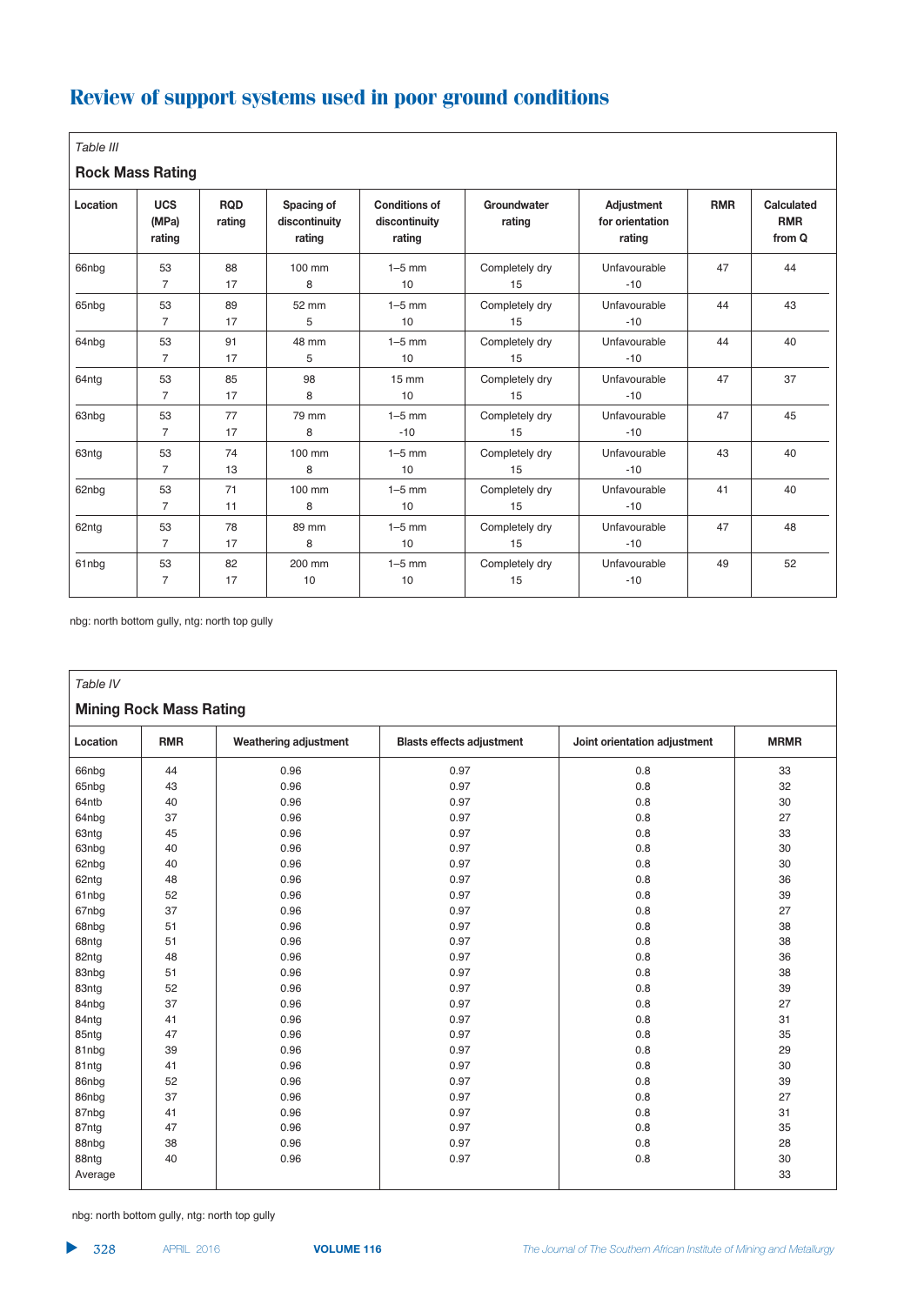10 m and  $10 \times 3.5$  m in most sections. The authors also measured the main pillar dimensions and calculated the infringements. The actual pillar dimensions of *in situ* pillars were measured and the FoS in the gullies calculated.

J3 structures are found in the hangingwall and ground penetrating radar (GPR) is used to identify these structures. The authors, with the assistance of geotechnicians, took GPR data and assessed the orientations and the average depth into the hangingwall. Analysis was conducted to ascertain whether the 1.8 m resin bolts and cable bolts currently used are sufficient. Figure 3 shows a typical slice obtained. A clino-rule was used to determine the dip of J1 and J2 structures. The authors deduced that J1 joint set is the dominant joint set, with an average strike direction of 088° and an average dip of 70°. The J2 joint set has an average strike of 005° and dips at an average of 65°. The J1, J2, and J3 joint set data from GPR was used in numerical modelling.

#### $\mathsf{Analysis}$  of results

#### *#! #!& &#&)&\$&'('*

The Q values obtained indicated that the rock is extremely weak. The values of the measured RMR were comparable with the calculated values from the Q values. From this, it can be deduced that the ground conditions in the area of research pose a risk due to high probability of potential unstable blocks. The authors recommend that the mine uses more systems for rock mass classification, since a single system cannot give a clear indication of the quality of the rock due to its inherent limitations. For GCD D, 1.8 m bolts are currently used and are spaced at 1 m by 1 m. Barton's Q chart was used to determine the appropriate support system for GCD D as shown in Figure 4.

Based on this chart, the current support system used seems to be adequate, although other systems need to be considered also in the design of the required parameters. The fallout height was found to be 1.8 m in the research area. Roofbolts with a length of 1.8 m are therefore considered inadequate to clamp the overlying layers, since there will be no bond length. The use of shorter roofbolts has resulted in support failure, hence new systems of tendons need to be designed. The issue of reef-subparallel planes and numerical modelling will be discussed later in this paper.

All joints in the area of research are currently assumed to be dry; however, the authors recommend the use of hydrological surveys to obtain a clear picture of the

groundwater. Groundwater reduces the stabilizing normal stress acting on discontinuity planes, hence weakening the rock. From the results of rock mass classification, it can be concluded that adequate support is required for safe mining practices. A new roofbolt system envisaged to improve safety and productivity is discussed later in this paper.

#### **& Ground penetrating radar (GPR) analysis**

A slice showing reef-subparallel planes is shown in Figure 3. It can be noted that shallow-dipping planes occur at a depth greater than 1.8 m into the hangingwall. The current support system of 1.8 m length is not adequate to clamp these layers, hence a new system that uses longer roofbolts needs to be implemented to reduce the risk of support failure and possible injuries, fatalities, and equipment damage. All these factors lead to heavy cost to the mine, hence it is of paramount importance to improve safety and productivity through the implementation of the new support system. The authors therefore recommend the use of longer roofbolts in addition to the cable bolts used.

#### *Numerical modelling analysis*

JBlock was used to deduce the probability of failure of keyblocks in the gully. The structural data for the three joint sets, together with tendon data, was used to simulate unstable keyblocks. The authors started by simulating unstable keyblocks using the current support system of 1.8 m roofbolts spaced at 1 m by 1 m. The area simulated is a 6 m gully in order to check the effectiveness of the current support.

Figure 5 shows the probability at which various blocks fail using the current support system consisting of grouted tendons 1.8 m in length spaced at 1 m by 1 m in poor ground conditions. From the histograms, it can be seen that the probability of block failure for 1 m3 blocks is 30% and the probability of maximum support failure is 16%. The probability of both block falls and support failure is thus too high. The current support system is inadequate. Integrating the results from all the techniques used, longer roofbolts are required to give improved safety.

The new support system designed and simulated by the authors consists of grouted tendons with a capacity of 160 kN, 2.1 m length, and spaced at  $1.2 \times 1.2$  m. The new system yields the results shown in Figure 6. The probability of block failure for 1 m3 blocks decreases to 11%, and the maximum support failure to 4%.



#### **figure 3-J3 structures in 24 level north**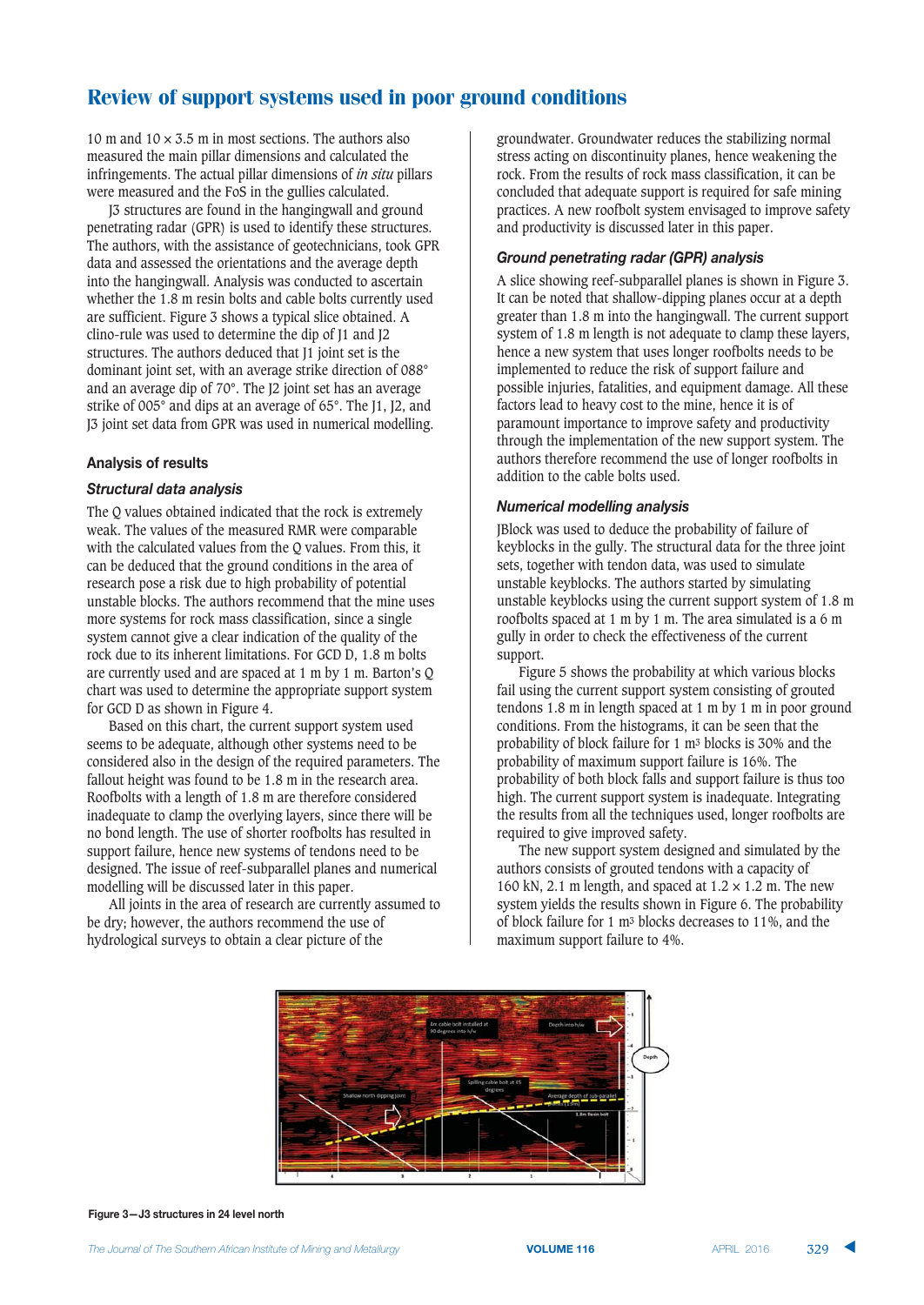

**figure 4-Barton's Q chart support spacing for GCD D** 



Figure 5—Probability of block failure using the current support system



Figure 6-Probability of block failure using the new support system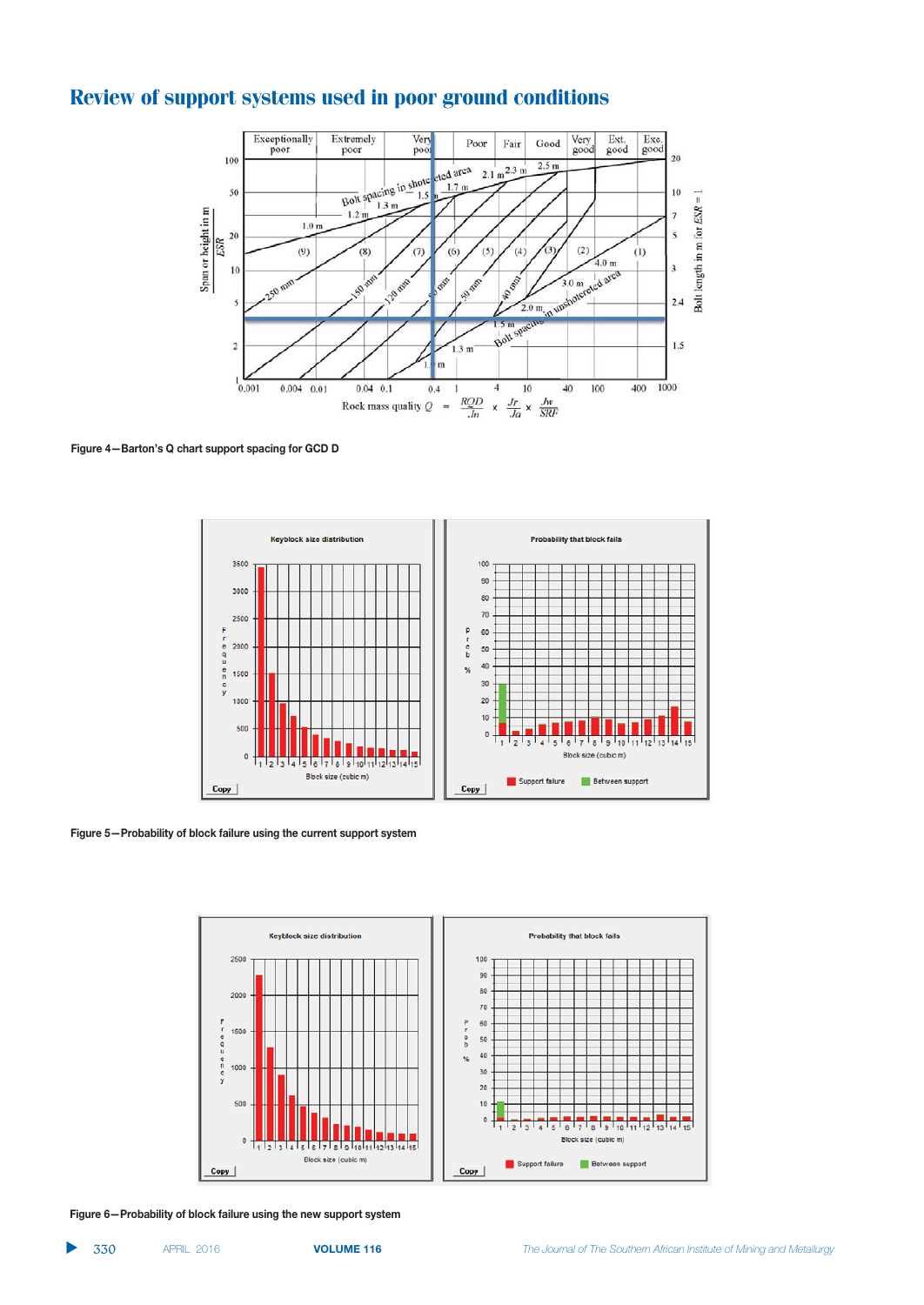Taking into account a cost-benefit analysis, a comparison was made between the current support system and the new support system Although the 2.1 m tendons are more expensive than the current 1.8 m tendons, taking into consideration the cost-benefit analysis it can be concluded that the recommended system gives more benefits than the current support system. As well as improved safety, the new system leads to a decrease in support density since the tendons will be spaced at  $1.2 \times 1.2$  m as opposed to the current roofbolts spaced at  $1 \times 1$  m.

#### **Evaluation of pillar design and cutting practices**

The authors evaluated the pillar design and cutting practices in poor ground conditions. Actual pillar dimensions in various bords were measured and the resulting factors of safety were calculated (Figure 7).

The results show that most teams have failed to maintain the required safety factor of 1.6 due to stoping overbreak. Figure 8 shows how overbreak reduces the FoS.

Stoping overbreak is caused by poor ground which unravels unpredictably, and also by ANFO explosive being used. It is thus critical to redesign pillars so that they are less influenced by a small change in overbreak. Pillar robbing also affects the FoS. Zvarivadza (2012) illustrated the relationship of probability of failure and FoS as shown in Figure 9.

From Figure 9 it can be seen that for a FoS of 1.6, the probability of pillar failure is 0.5%, and at the lowest FoS of 1.33 obtained for Bord 66 (Figure 7), the probability of failure increases to 5%. A decrease in FoS therefore increases the probability of failure, hence it is critical to implement a pillar design that is less influenced by overbreak since the ground conditions are poor. Moreover, an alternative to ANFO needs to be considered to reduce stoping overbreak and unravelling of the rocks. Ore dilution occurs as a result of overbreak, as seen in Figure 10, since the grade of PGMs decreases above and below the required slice.

#### $Conclusions$

Safe mining practices and installation of adequate support lead to stable excavations. This review of the current support systems used in poor ground at a Zimbabwean platinum mine shows that the current support systems are not adequate in poor ground conditions. The presence of reef-



**552** Figure 7-Factor of safety of in situ pillars

subparallel planes at depths greater than 1.8 m into the hangingwall implies that the current tendons used will fail to support keyblocks. The current type of explosives used also results in stoping overbreak, which decreases the factor of safety and increases PGE dilution. The ground conditions thus require redesigning of the pillars and tendon system to improve productivity and safety. The current design assumes that all joints at the mine are dry, but the effect of groundwater weakens the cohesion of some joints, which increases the frequency of unstable keyblocks. Barring down using pinch bars is time-consuming and is regarded as a risky exercise, since the barring team is exposed to unstable blocks with a higher probability of failure. Because of frequent unstable blocks, barring down using pinch bars wastes more cycle time, which has led to most sections failing to meet their production targets since fewer faces are prepared.

#### $\overline{R}$ **8:***commendations*

➤ A study of the new support system designed by the authors is recommended. Longer roofbolts of 2.1 m length spaced at  $1.2 \times 1.2$  m are proposed, as opposed to the current bolts of 1.8 m length spaced at  $1 \times 1$  m. The 2.1 m roofbolts are more expensive than the current roofbolts; however, there is improved safety and less support density with the 2.1 m roofbolts. The extra cost of the roofbolts will be offset by the increased spacing, since fewer roofbolts will be used



**figure 8-Effect of overbreak on FoS at 140 m depth** 



Figure 9-Relationship between probability of failure and FoS **(Zvarivadza, 2012)**